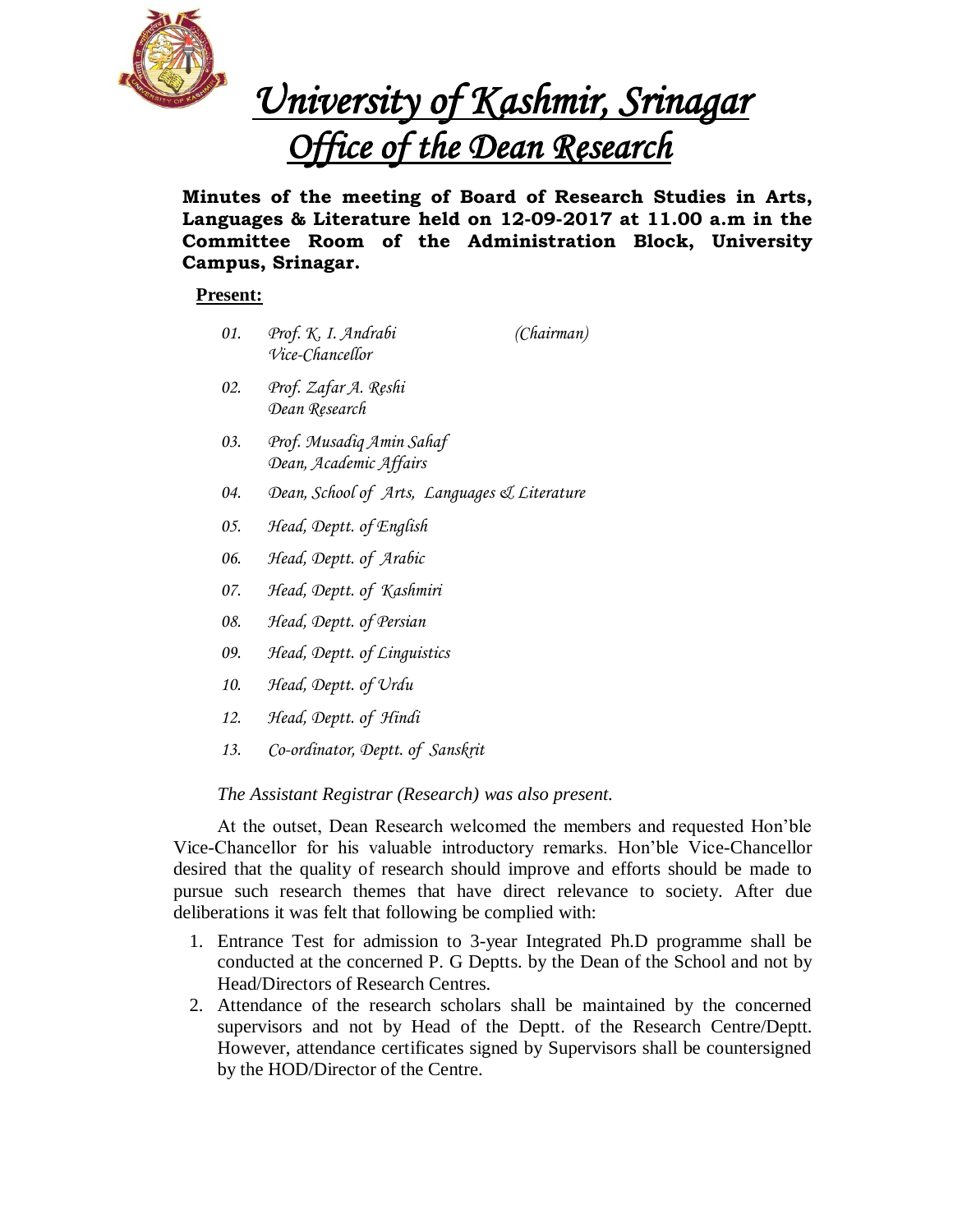- 3. Heads of Deptts. shall arrange workshops for assessment of work problem/ orientation to the scholars for preparation of synopsis.
- 4. Concerned Deans of the Schools shall prepare format for uniform data note book, to be maintained by Research scholars.
- 5. Heads of Deptts/Deans of Schools shall ensure that there is no repetition in the topics chosen for research in the allied Centres/Deptts.
- 6. Along with other requirements, supervisor and the scholar should give a joint certificate at the time of issuance of academic clearance to the effect that the thesis/dissertation is not a repetition of the work already carried out on the subject.
- 7. An abridged one page synopsis that includes title, research questions/ hypothesis, objectives and importance of work be included in the agenda, the detailed synopses be considered by the DRC and a copy of the same shall be kept available at the time of BORS.

Subsequently agenda was taken up for discussion.

## **Item**

## **No. 01 Perusal of the action taken report on the resolutions adopted by the BORS in Arts at its meeting held on 29-12-2014.**

Action taken report of the minutes of the last meeting of BORS in Arts held on 29-12-2014, **was perused.**

## **Item**

**No. 02 Confirmation of the minutes of the last meeting of the Board of Research Studies in Arts held on 29-12-2014.**

**Resolved that** the minutes of the last BORS meeting in Arts held on

29-12-2014, **be confirmed.**

# **Item**

**No.03 Ratification of the action taken by the Vice-Chancellor in having authorized recognition of Dr. B. K. Pathak, Assistant Professor as Supervisor to guide M.Phil/Ph. D scholars in the discipline of Hindi.**

On the verbal report of the Dean School of Arts, Languages & Literature during the meeting that work and attitude of the teacher is not satisfactory it was resolved that DRC should re-examine the issue and come up with suitable recommendations in this regard.

**Item**

# **No. 04 Ratification of the action taken by the Vice-Chancellor in having authorized grant of fresh registration in favour of Ms. Arjumand Rasool.**

**Resolved** that the action taken by the Vice-Chancellor in having authorized grant of fresh registration in favour of Ms. Arjumand Rasool, **be ratified**.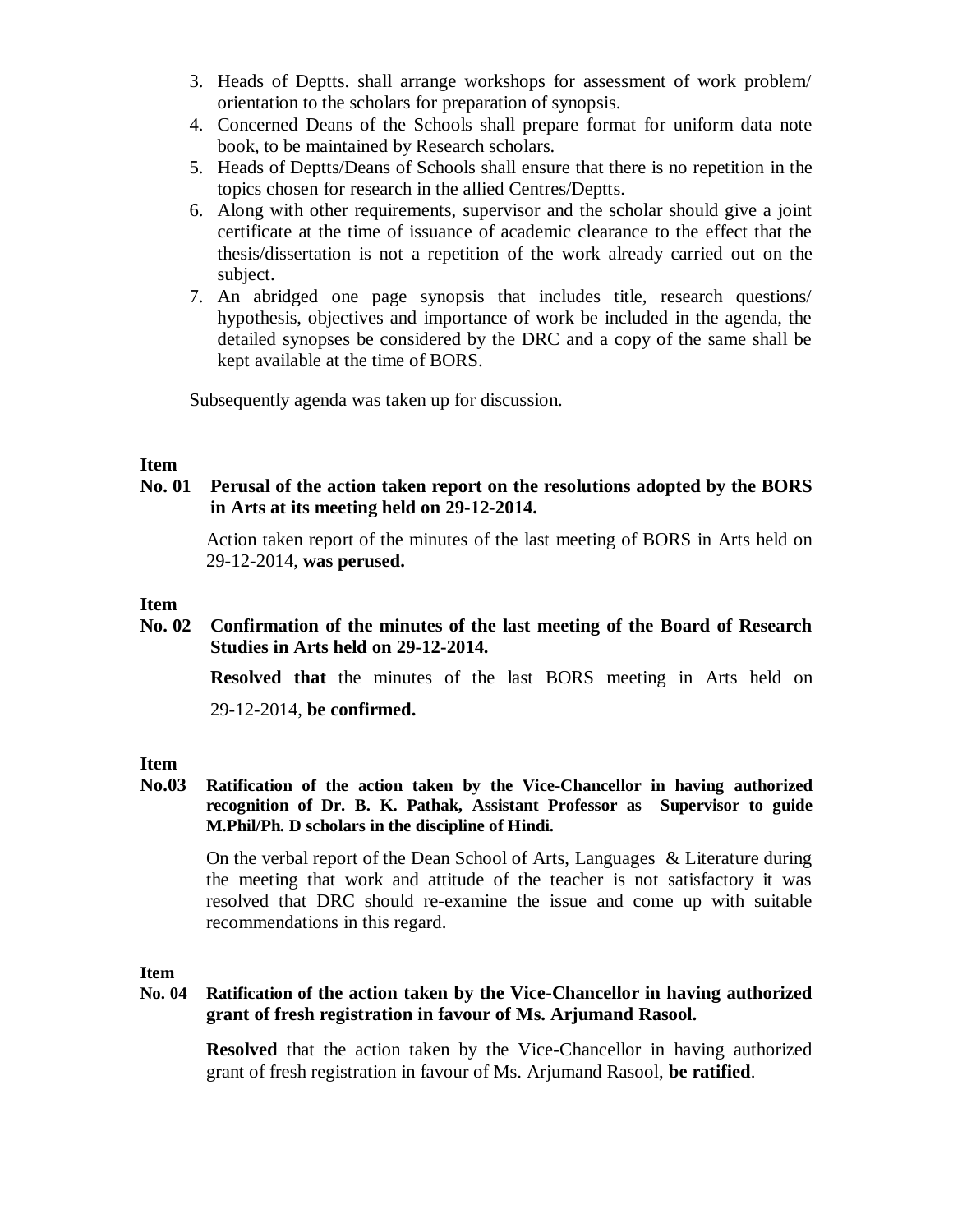### **Item**

**No. 05 Consideration of the applications of Ms. Mehvish Syed and Ms. Insha Siraj, Ph.D scholars duly forwarded by the Head, Deptt. of English for keeping their Ph. D registration in abeyance.**

**Resolved that** one month's relaxation required for making the candidates eligible be granted and registration of the scholars kept in abeyance as per statutes.

#### **Item**

### **No. 06 Consideration of the curriculum vitae of Dr. Sajad Hussain Wani, Assistant Professor, Deptt. of Linguistics for grant of recognition as research guide.**

**Resolved that** Dr. Sajad Hussain Wani, Assistant Professor may be granted recognition as supervisor to guide research scholars in the discipline of Linguistics.

#### **Item**

**No. 07 Consideration of the request made by Mr. Abdul Roauf and Mr. Khalieq-ur-Rehman, M.Phil scholars for grant of fresh registration to M.Phil programme in Arabic.**

**Resolved that** Mr. Abdul Roauf and Mr. Khalieq-ur-Rehman, M.Phil scholars be granted fresh registration to M.Phil programme on the already approved topics and supervisors, to enable them to submit dissertations.

#### **Item**

# **No. 08 Consideration of the curriculum vitae of Dr. Altaf Ahmad Ganai, Assistant Professor, Deptt. of Kashmiri for grant of recognition as research guide.**

**Resolved that** Dr. Altaf Ahmad Ganai, Assistant Professor, Deptt. of Kashmiri be recognized as Supervisor to guide Ph. D/Integrated Ph. D scholars in the discipline of Kashmiri.

#### **Item**

**No. 09 Consideration of the request made by Ph. D scholar Mr. Ashiq Hussain Mir for counting of the period from 10-03-2016 to 30-04-2017, during which he worked as typist and received wages from the Deptt. of Arabic towards residency period as whole-time Ph.D scholar.**

**Resolved that** Departmental Research Committee should examine the issue and decide whether the scholar was pursuing research programme during the period 20-03-2016 to 30-04-2017 and attended the typing work of the Deptt. in addition to his research work.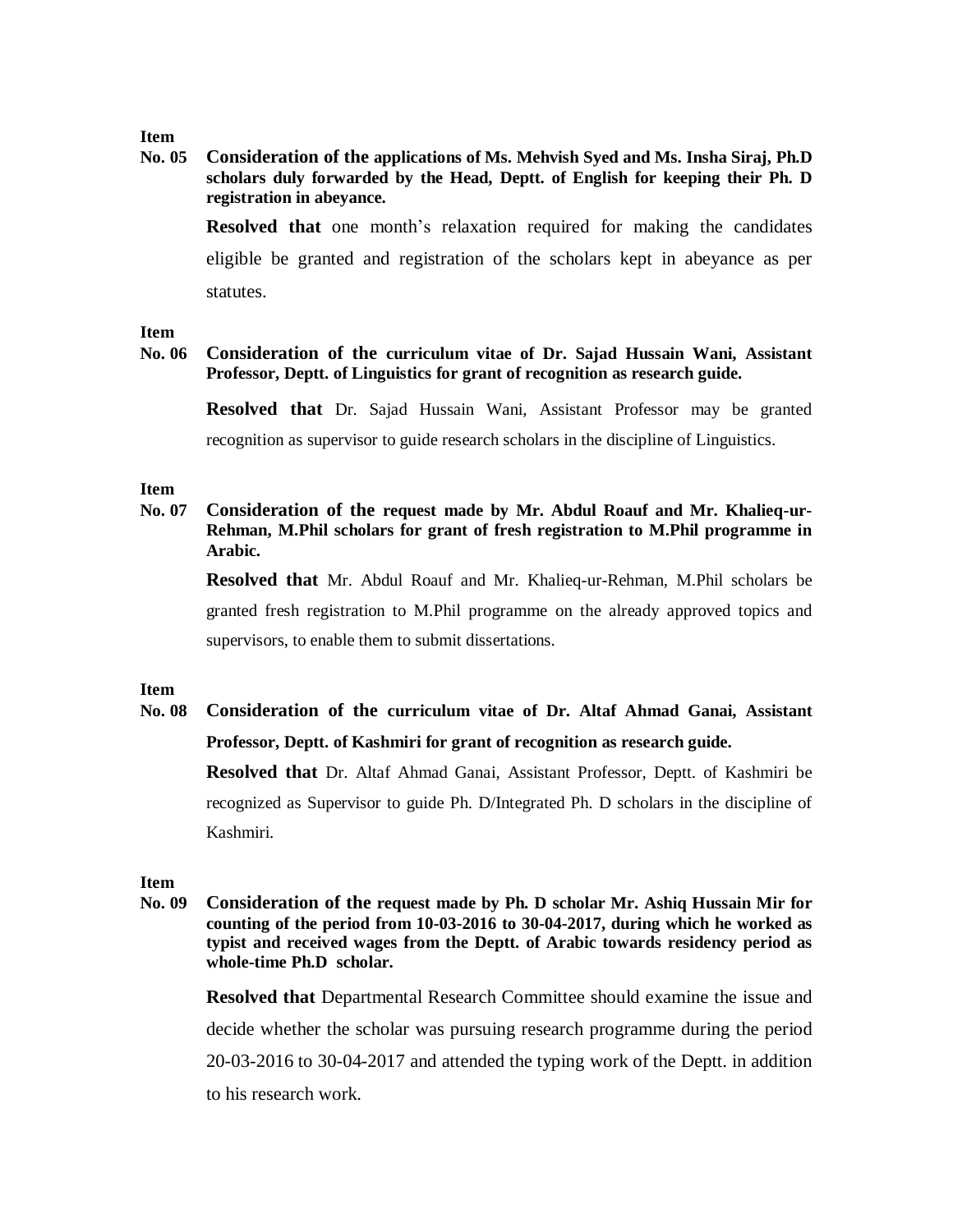**Item**

**No. 10 Confirmation of the action taken by Dean Research in having recognized Dr. Mohd Afroz Alam, and Dr. Shadab Arshad, Assistant Professors, Deptt. of Persian as guides to supervise M.Phil/Ph.D scholars in the discipline of Persian. Resolved that** the action already taken by the Dean Research in having authorized recognition of Dr. Mohd Afroz Ala, and Dr. Shadab Arshad, Assistant Professors as guides to supervise M.Phil/Ph.D scholars in the discipline of Persian, be confirmed.

## **Item**

**No. 11 Consideration of the request made by three (03) Assistant Professors, Department of English, South Campus for grant of recognition as supervisor to guide Ph.D/Integrated Ph. D scholars in the discipline of English.**

**Resolved that** Dr. Javid Iqbal Bhat and Dr. Shabir Hussain Ganaie, Assistant Professors be recognized as supervisors to guide Ph.D/Integrated Ph. D scholars in the discipline of English. Resolved further that request made by Dr. Muzaffar Karim be not agreed to as he does not fulfill eligibility criteria.

## **Item**

**No. 12 Consideration of the request made by Ph. D scholar Mr. Mudasir Ahmad Bhat, Deptt. of Hindi for change of supervisor.**

**Resolved** that request of the scholar for change of supervisor be considered by DRC alongwith the synopsis to be revised by the scholar with suitable change in the topic of research.

## **Item**

**No. 13 Consideration of the recommendations of DRC, Deptt. of English regarding change of guide in respect of three (03) Ph. D scholars who were being supervised by Dr. G. R. Mir, Ex-Associate Professor, Deptt. of English.**

**Resolved that** Prof. Lily Want be authorized to act as supervisor for the following Ph.D scholars:

- 1. Ms. Syed Umra Shah;
- 2. Mr. Farooq Ahmed Sheikh;
- 3. Mr. Mohd Rafeeq Guroo